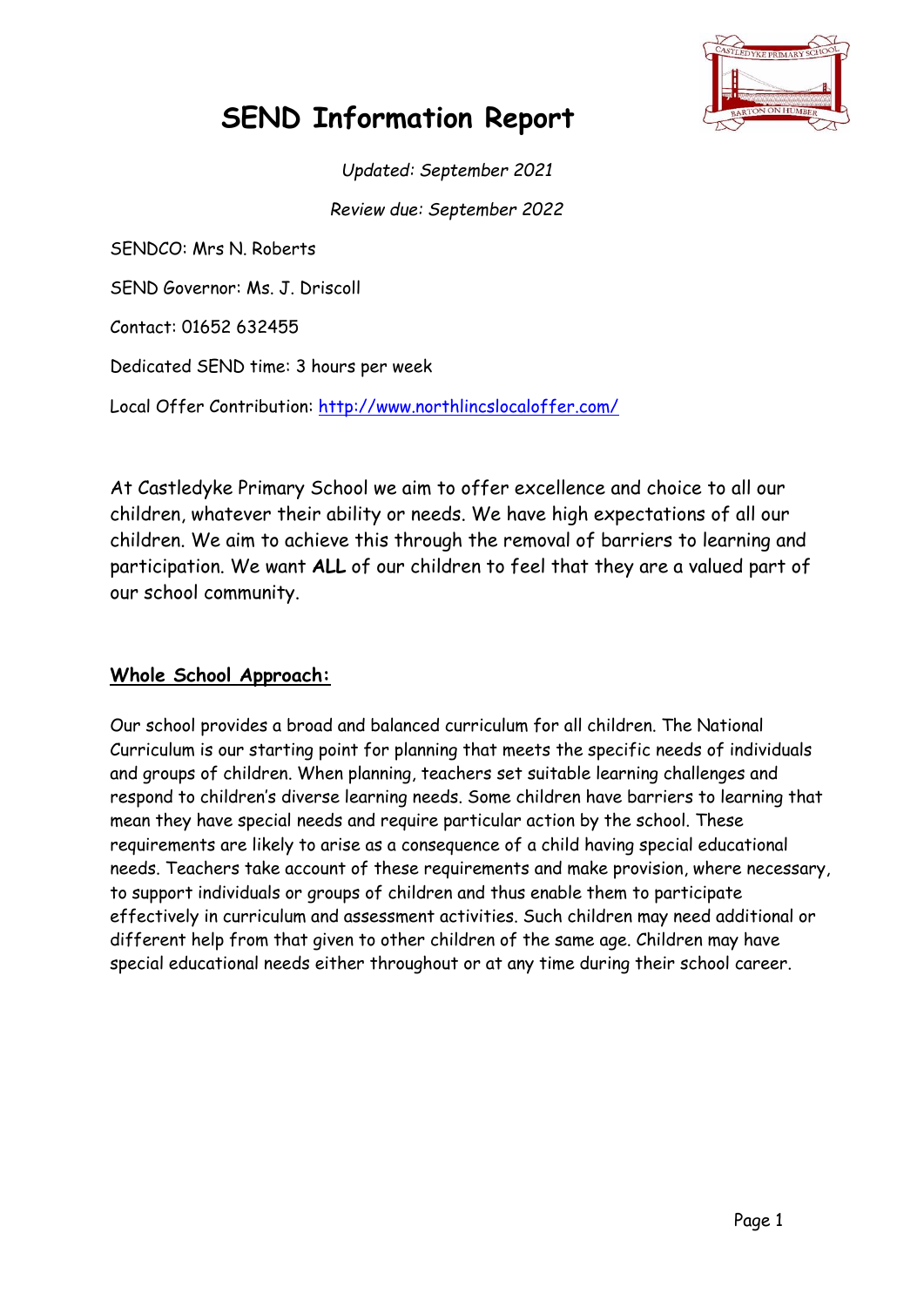Underpinning ALL our provision in school is the **graduated approach** cycle of:



All teachers are responsible for every child in their care, including those with special educational needs. (**Reference:** SEND Policy *Autumn 2021*)

As a school, we recognise the importance of early identification and assessment of children with SEND. We aim to ensure that all children's learning and behaviour difficulties are identified and assessed, and the curriculum is planned to meet their needs.

The responsibility of day to day learning lies with the Class teacher. If a child's progress is limited, and a barrier to learning is preventing the child from making progress, the child's Class teacher will adapt the learning where appropriate and discuss any concerns with the parent/carers. At this point, targets and additional support may be put in place. This will be monitored very closely by the Class teacher in discussion with the child, the child's parents/carers, the TA and also the school's Special Needs Coordinator where necessary. In consultation with the parent/carer, it may be decided that the child needs to be placed on the Special Needs Register and additional support put into place.

| ASSESS:                                                                                        | Initial concerns regarding a child needing extra support will come from<br>the parents/carers and the class teacher. Following these concerns the<br>child's needs will be assessed and closely monitored so that the school<br>can work collaboratively with the child's parents and other professionals |  |
|------------------------------------------------------------------------------------------------|-----------------------------------------------------------------------------------------------------------------------------------------------------------------------------------------------------------------------------------------------------------------------------------------------------------|--|
|                                                                                                | to ensure that support is given whenever needed. This will ensure the                                                                                                                                                                                                                                     |  |
|                                                                                                | child reaches their full potential both academically and socially.                                                                                                                                                                                                                                        |  |
|                                                                                                | Class teachers will make assessments on all children and carefully track                                                                                                                                                                                                                                  |  |
|                                                                                                | progress. If any gaps in learning appear, a child faces barriers to their                                                                                                                                                                                                                                 |  |
|                                                                                                | learning or if they are making very little or no progress additional                                                                                                                                                                                                                                      |  |
|                                                                                                | support will be put in place to support this.                                                                                                                                                                                                                                                             |  |
| As a school, we use toolkits provided by specialist services (e.g. Boxall Profile, ASET        |                                                                                                                                                                                                                                                                                                           |  |
| checklist) to help both the class teacher and parents support the child's needs. Therefore, we |                                                                                                                                                                                                                                                                                                           |  |
| encourage both parents and the class teacher to complete the documentation to establish        |                                                                                                                                                                                                                                                                                                           |  |
| potential barriers to learning. From here, appropriate strategies are selected which enable    |                                                                                                                                                                                                                                                                                                           |  |

success.

the teacher and parents to work together to improve outcomes. This collaboration aids **SENCO**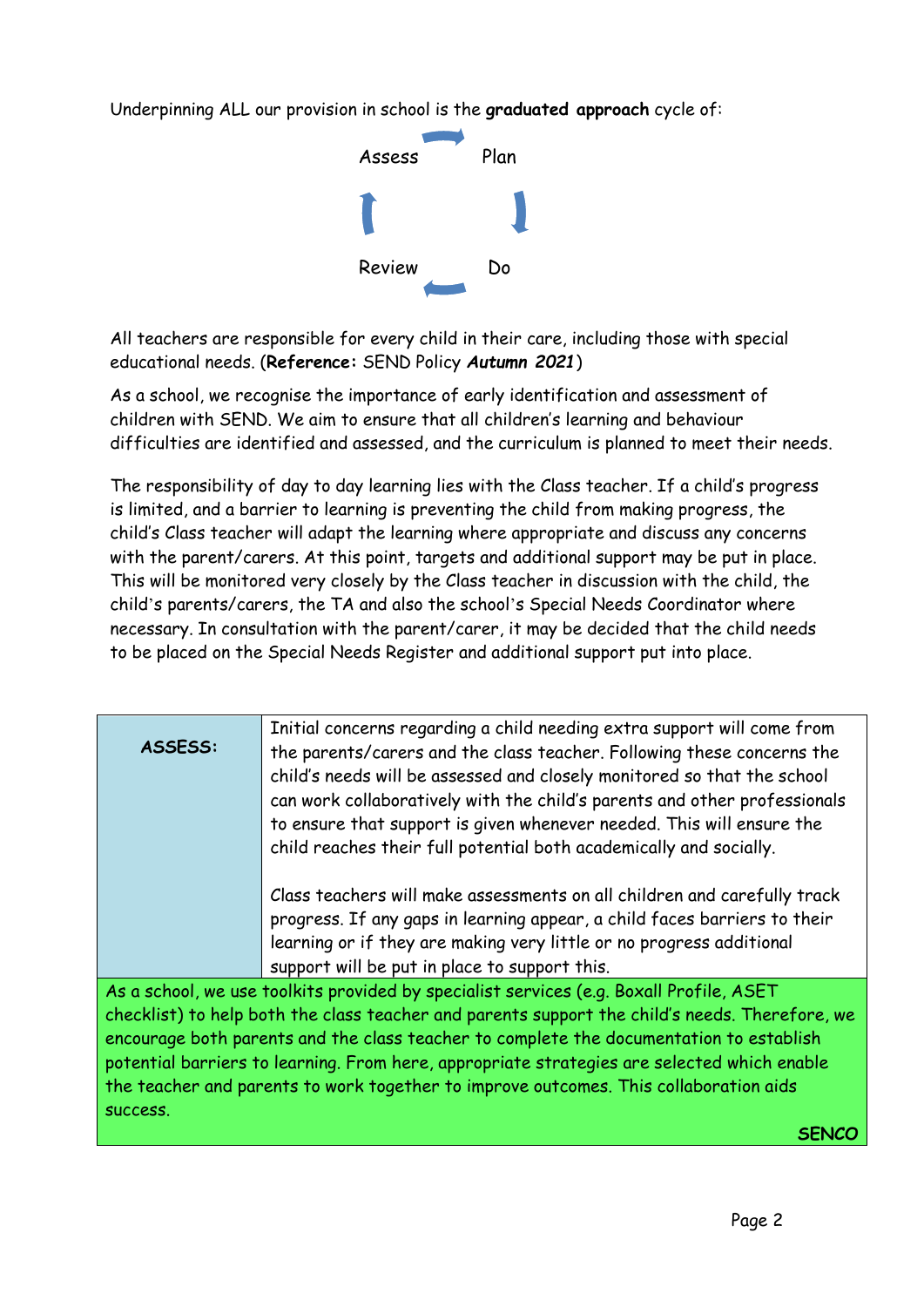|                                                                                              | In partnership with the child, parents and any other professional's                                                                             |  |  |
|----------------------------------------------------------------------------------------------|-------------------------------------------------------------------------------------------------------------------------------------------------|--|--|
| <b>PLAN:</b>                                                                                 | targets and support will be identified focusing on the outcomes for the                                                                         |  |  |
|                                                                                              | individual child. This planning process will also identify how the outcomes                                                                     |  |  |
|                                                                                              | are to be achieved.                                                                                                                             |  |  |
|                                                                                              | The SENCO, the child's class teacher and the parents, will decide on the                                                                        |  |  |
|                                                                                              | action needed to help with the child to progress in the light of their                                                                          |  |  |
|                                                                                              | earlier assessment.                                                                                                                             |  |  |
|                                                                                              | This may include:                                                                                                                               |  |  |
|                                                                                              | · Different learning materials or special equipment.                                                                                            |  |  |
|                                                                                              | · Some group or individual support.                                                                                                             |  |  |
|                                                                                              | · Extra adult time to devise the nature of the planned interventions and                                                                        |  |  |
|                                                                                              | to monitor their effectiveness.                                                                                                                 |  |  |
|                                                                                              | · Staff development and training to introduce more effective strategies.                                                                        |  |  |
|                                                                                              | · Access to LA support services for one off or occasional advice on                                                                             |  |  |
|                                                                                              | strategies or equipment e.g. planning and Review Meetings with                                                                                  |  |  |
|                                                                                              | Educational Psychologist and/or appropriate Support Team member.                                                                                |  |  |
|                                                                                              |                                                                                                                                                 |  |  |
|                                                                                              | Each SEND pupil's intervention is tracked on a Provision Map, which is                                                                          |  |  |
|                                                                                              | updated termly and is mirrored by strategies in the classroom.                                                                                  |  |  |
|                                                                                              | During Spring 2021 Teachers took part in CPD to deepen their knowledge of SMART targets.                                                        |  |  |
|                                                                                              | This has ensured that Teachers are consistent with the outcomes they are setting children.                                                      |  |  |
|                                                                                              | Within, the classroom, the child is supported with targeted activities                                                                          |  |  |
| DO:                                                                                          | which are co-ordinated by the Class teacher and carried out by the                                                                              |  |  |
|                                                                                              | Teaching Assistants, Early Years Practitioners, other teachers or                                                                               |  |  |
|                                                                                              | professionals. The outcome of this will be closely monitored. These                                                                             |  |  |
|                                                                                              | activities will also be delivered over a set period of time, tracked and                                                                        |  |  |
|                                                                                              | then adapted or altered to ensure the impact is maximised.                                                                                      |  |  |
|                                                                                              |                                                                                                                                                 |  |  |
| The interventions and additional support is delivered by both the class Teacher and Teaching |                                                                                                                                                 |  |  |
| Assistant. It is important that we all work with individual children.<br><b>SENCO</b>        |                                                                                                                                                 |  |  |
|                                                                                              | All outcomes will be reviewed at twice yearly. The time scale will                                                                              |  |  |
| <b>REVIEW:</b>                                                                               | depend on the individual child and may involve more frequent reviews.                                                                           |  |  |
|                                                                                              |                                                                                                                                                 |  |  |
|                                                                                              | This ensures that the additional support remains focussed and specific                                                                          |  |  |
|                                                                                              | to address the identified barrier to learning. This is completed by the<br>Class teacher and the SEND Co-ordinator in discussion with the child |  |  |
|                                                                                              |                                                                                                                                                 |  |  |
|                                                                                              | and their parents/carers and is then used to feed into the next cycle<br>of support.                                                            |  |  |
|                                                                                              |                                                                                                                                                 |  |  |

Having consulted with children, young people and their parents, all our additional provision (internal or external) is based on an agreed outcomes approach.

# **SEN Needs:**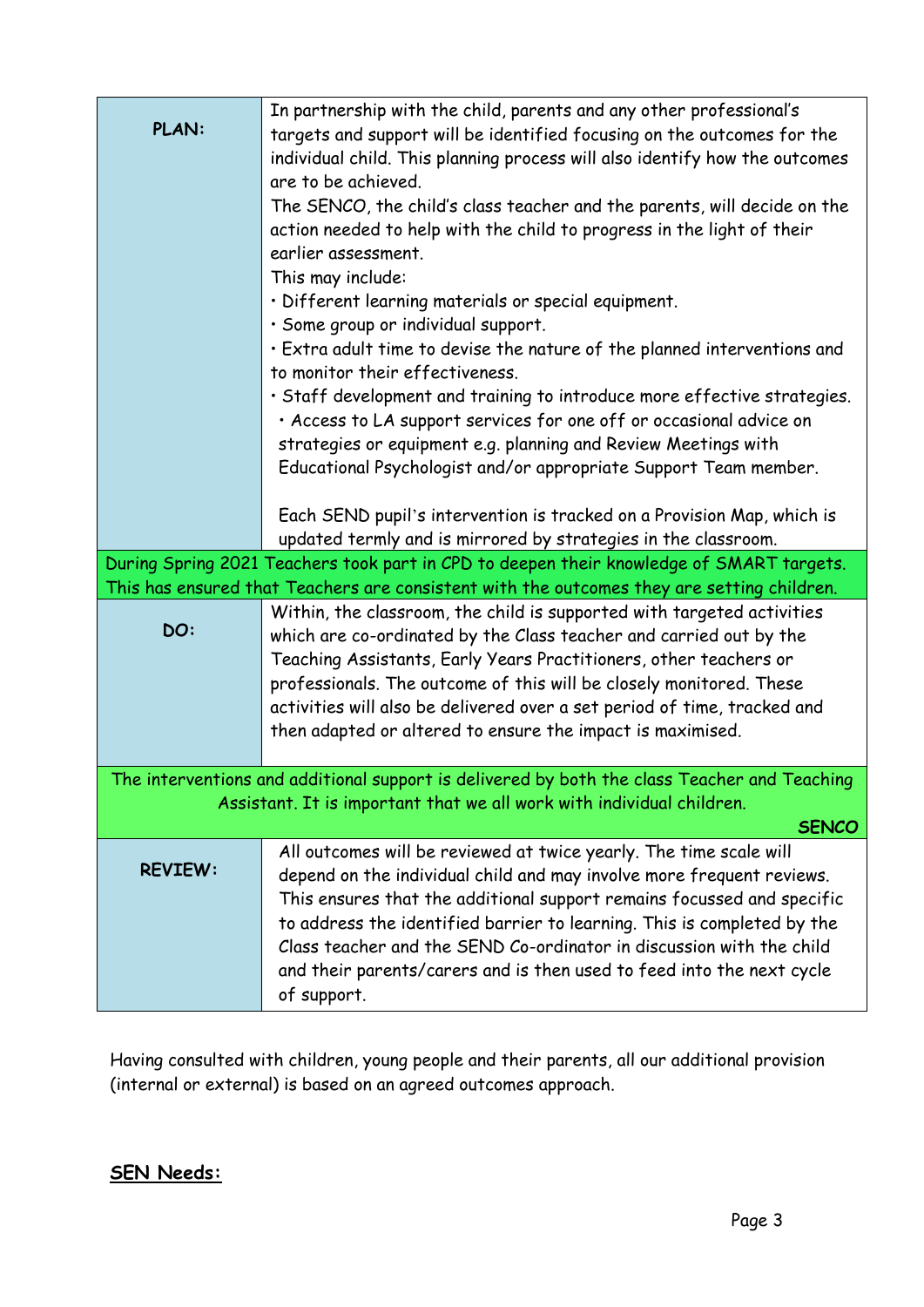*The SEND Code of Practice 2014 defines a child as having a special educational need if they have "a significantly greater difficulty in learning than the majority of others of the same age" or, "has a disability which prevents or hinders him or her from making use of facilities of a kind generally provided for others of the same age in mainstream school."*

Children and young people's SEN are generally thought of in the following four broad areas of need and support:

### **1. Communication and interaction**

We have established a strong professional relationship with the Speech and Language Therapy team. Through partnership working this enables us to ensure all children are receiving the best support through individual therapy, additional classroom support and also learn in communication friendly spaces. Classroom practice in across the school has a heavy focus on developing language and also social communication. We have previously been awarded with a Communication and Interaction Charter Mark and although this award is no longer being issued we have maintained the good practice required for this, all classrooms are child friendly and visual timetables now all go vertically to ensure all children can follow them.

### **2. Cognition and learning**

All activities are planned and tailored to suit the needs of the individual ensuring that we are moving their learning forwards in small achievable steps whilst providing challenge and maintaining high expectations. Children recognised as having SEND are provided with additional in class support, when necessary, ensuring they reach their full potential whilst maintaining their independence. This may be provided through resources, a personalised curriculum, and additional support from the class teacher and Teaching Assistant or Early Years Practitioner. We ensure that the vast majority of this takes place within the child's usual classroom environment. This means that they are learning alongside their peers, can use classroom resources to support them and then the children find it easier to transfer these newly developed skills into other areas of the curriculum as they are not being developed in isolation of the classroom. We also provide guidance to parents in ways that they can help at home.

### **3. Social, emotional and mental health**

The social wellbeing of ALL of our children and their families is extremely important to us. This year we have expanded our inclusion team to ensure that both families and their children are supported in the most effective way. We provide children with lunchtime and after school activities and also space to talk when needed. Our children come first. We always make appropriate and reasonable adjustments to support all children.

### **4. Sensory and/or physical needs**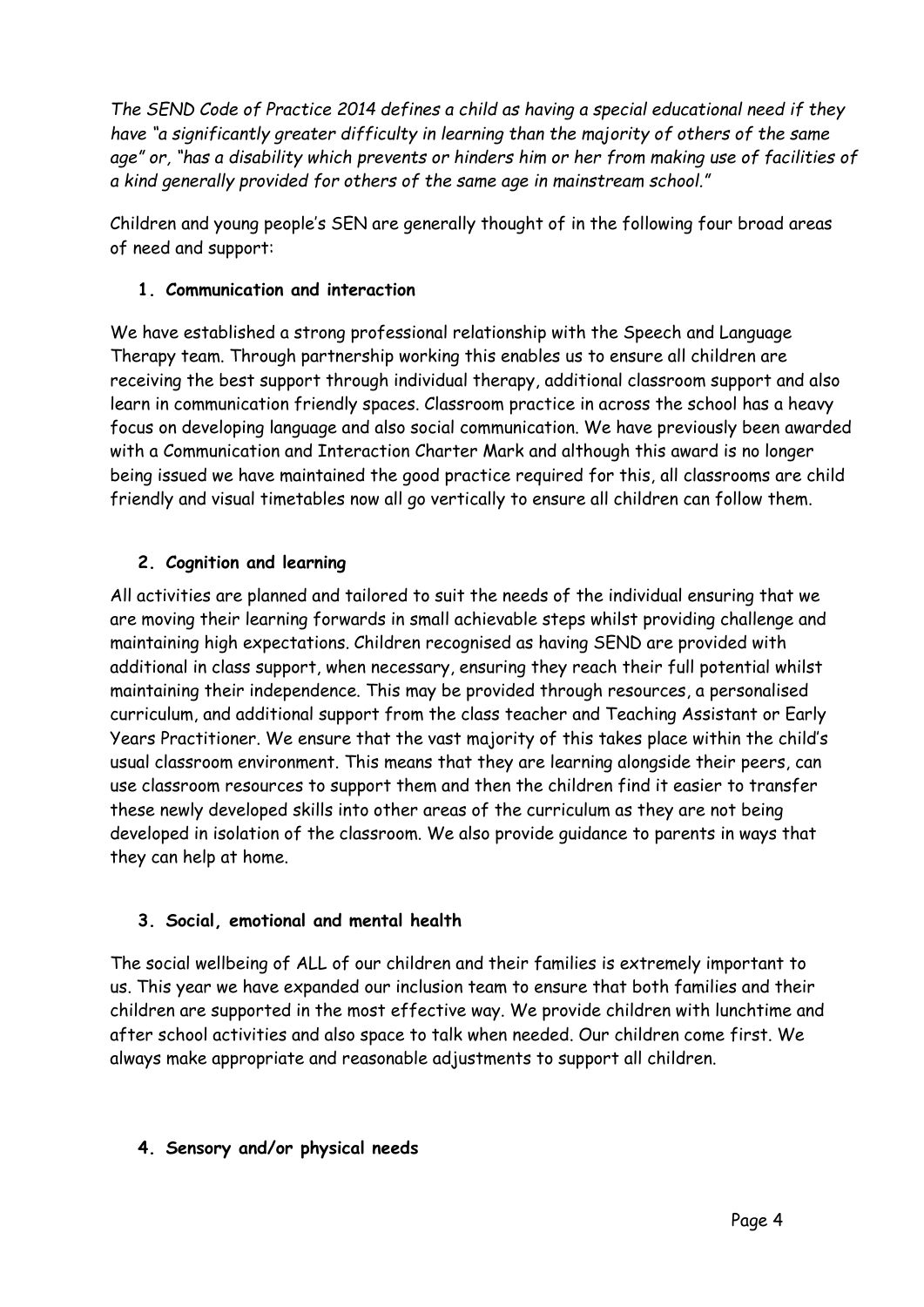We aim to ensure that all children can access the school environment fully and we strive for the inclusion of all within the capabilities of our school building.

Provision or action that is additional to or different from that available to all will be recorded in an Individual Education Plan (IEP) and/or Individual Behaviour Plan (IBP). This will be produced collaboratively between the class teacher, SENDCO, the pupil, parents and carers. It may also involve consultation and advice from external agencies. The support plan will be reviewed and amended as necessary. (**Reference:** SEND Policy *Autumn 2021*)

As of *June 2021*, we have **43** pupils (**18.6%** of the school population) on the SEND register, **23** boys and **21** girls.

**4** children have an Education, Health and Care Plan

39 children receive support for their Special Educational Need

We have internal processes for monitoring quality of provision and assessment of need. These include:

- Guidance from the SENCO on identifying children with SEND through a rigorous Graduated Approach that includes an 'Initial Concern' cycle so that children can be monitored closely to assess their needs before a decision is made about whether they have a specific barrier to learning or a special educational need.
- Lesson observations to ensure high quality teaching for all
- Regular review of individual learning plans
- Pupil progress meetings to discuss all children
- Termly reviews of EHCP in school, and an official annual review
- Access to an extensive range of assessment tools including British Picture Vocabulary Scale (BPVS), GL Assessment Dyslexia Screener, Autism Spectrum Education team Toolkit, Speech and Language Therapy Toolkit and Behaviour Toolkit.
- Close monitoring of interventions through provision mapping for all children that receive additional support in each class with vulnerable groups highlighted.
- Individual tracking documents for each intervention that clearly show the children's starting points, targets and the small steps progress that they are making.
- Additional assessment points and systems for Maths and Literacy
- Analysis of data against national data sets through Target Tracker and use of the Fisher Family Trust data analysis tool.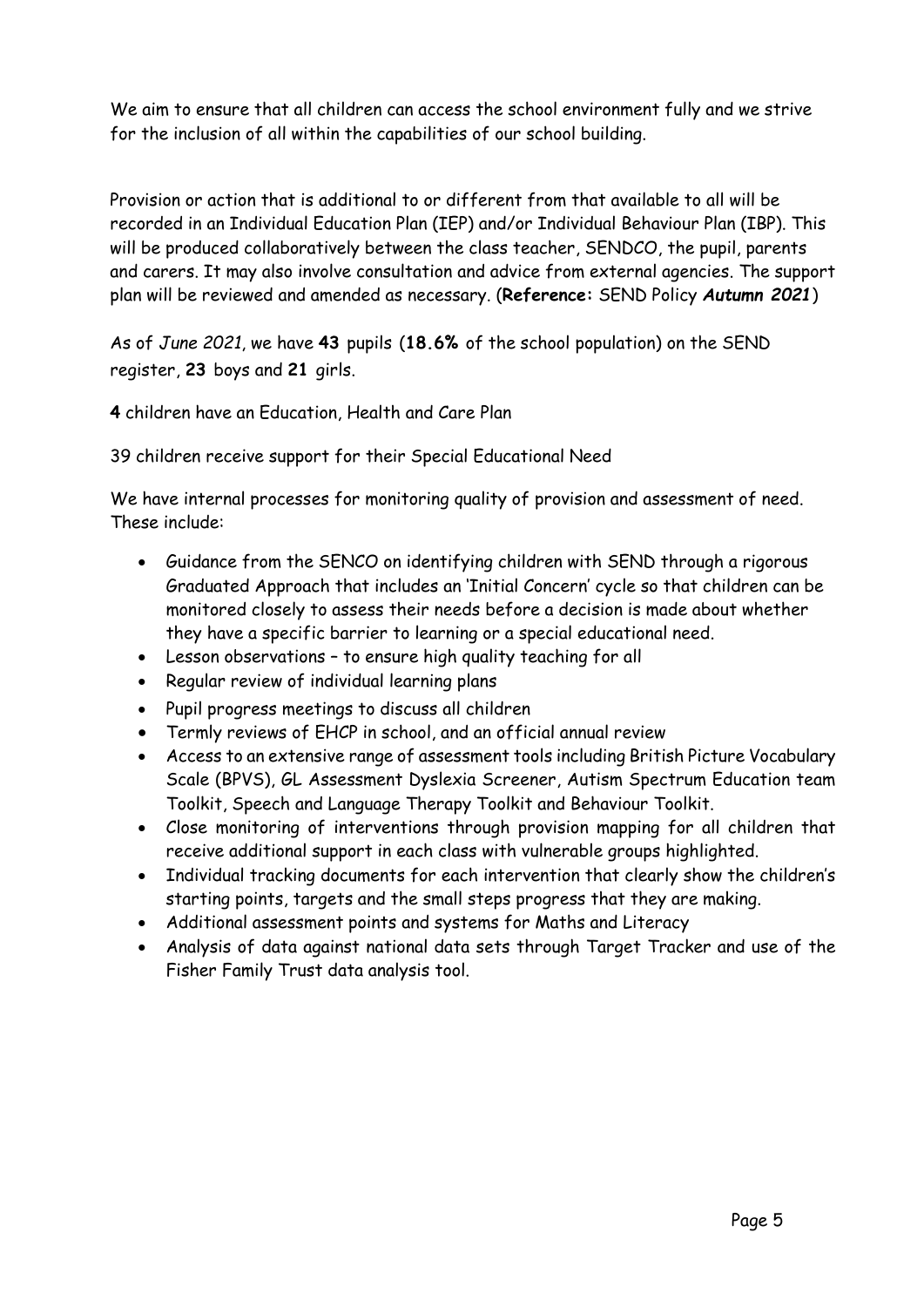### **Consulting with children, young people and their parents**

Involving parents and learners in the dialogue is central to our approach and we do this through:

| Action/Event      | Who's involved          | Frequency                                           |
|-------------------|-------------------------|-----------------------------------------------------|
| Parent-teacher    | Parent and Teacher      | Twice yearly                                        |
| interviews        |                         | These provide opportunities to discuss progress     |
|                   |                         | and difficulties. For children with SEND these      |
|                   |                         | meetings may take longer than for other children    |
|                   |                         | and time is allocated for this.                     |
| Reports           | Annual                  | Annual report                                       |
|                   |                         |                                                     |
| Education, Health | Parent, Teacher, SENCO  | We believe that all reviews are extremely           |
| and Care plan     | (additional agencies if | important for the child, their family and also      |
|                   | necessary)              | teacher and ensure that these are child centred     |
|                   |                         | and celebrate achievements as well as discussing    |
|                   |                         | next steps and future outcomes.                     |
|                   |                         | The child's voice and own opinions are very         |
|                   |                         | important to us. Their views are collected through  |
|                   |                         | discussions, questionnaires and when a child cannot |
|                   |                         | communicate this with us via observations and       |
|                   |                         | recording their individual learning preferences.    |

# **Staff development (2020-21)**

We are committed to developing the ongoing expertise of all our staff. The designated Special Needs Coordinator for our school is Mrs N. Roberts. She has a Postgraduate Certificate in Special Educational Needs and was awarded by Bath Spa University in June 2020.

This year the following training has been completed:

• All teaching staff have had regular updates on child protection training, provided by the Head teacher.

- All staff have had updated safeguarding training, provided by the Head teacher.
- All staff have attended Trauma and Attachment training
- The SENCO has attended all termly network meetings and fed back relevant information into our everyday practice.
- All staff have had team teach training.
- The SENCO has had training to carry out Dyslexia Screenings
- 11 members of staff have updated their Paediatric First Aid certificate
- A number of staff have been trained by Nurse to provide medicine via a peg.

• SENCo and two Teaching Assistants have carried out training to develop their knowledge of Autism.

Further staff training will be planned in accordance to need and availability for next year.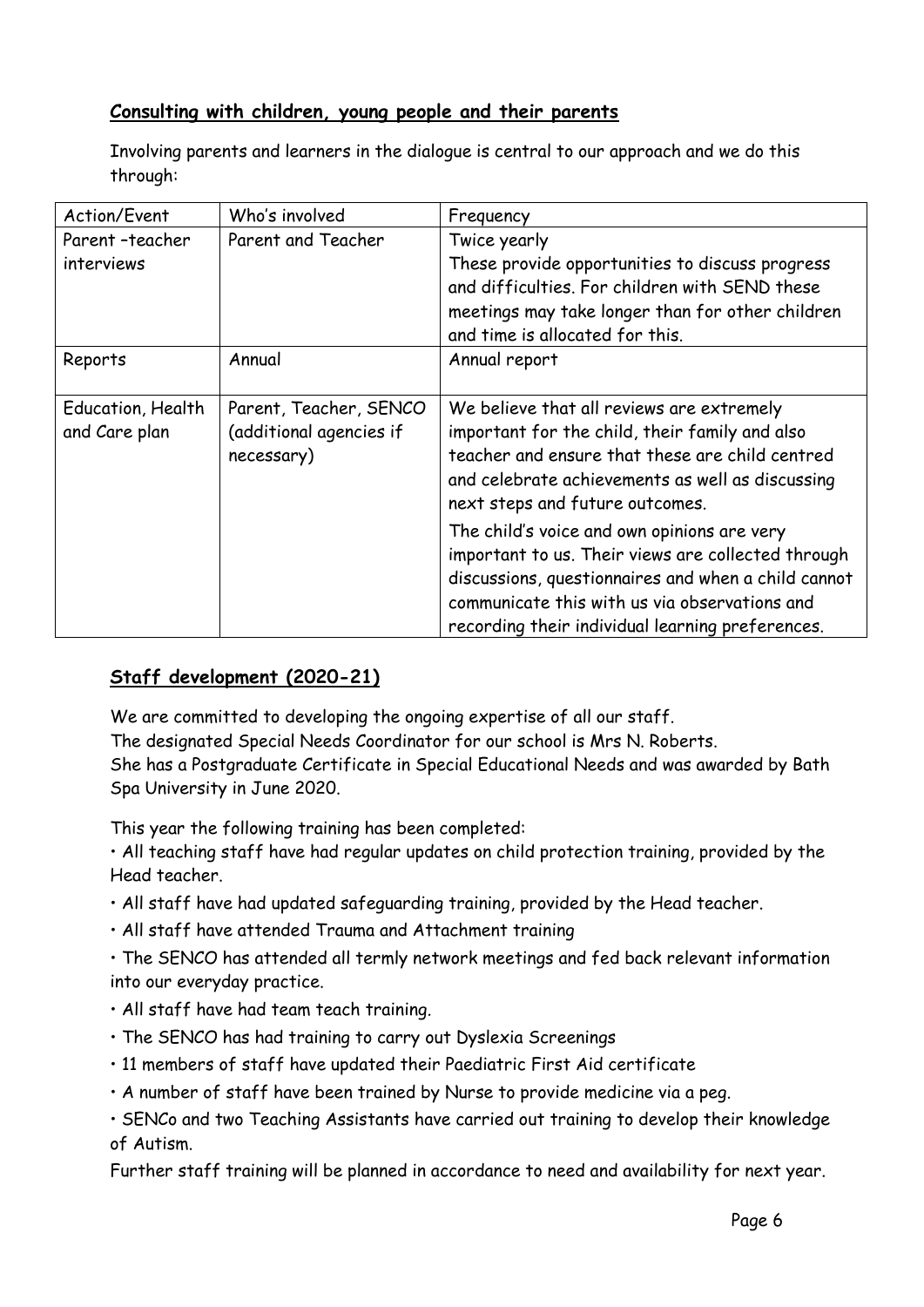### Training feedback which has been carried out 2020-21

Trauma and Attachment training: -

*"We are using the emotional coaching with all children and we always have a discussion with the children about the choices which they have make and what they could have done instead."* 

*"This training has deepened my understanding of trauma and attachment issues and how Adverse Childhood Experiences can negatively affect brain development as well as mental health."*

Training provided by nurses to administer specific medicine: -

*"The nurses were very informative and clear about what I needed to do and how I was required to do it. Initially they talk me through the order of what needed to be done to ensure it was correct but by the end they made me feel very confident."*

CPD to support the writing of IEP targets: -

*"I now understand the whole process of writing IEPs and SEND much more clearly. I am confident now in the order in which to do things and how to write clear and useful targets."*

# **Staff deployment**

A considerable amount of thought, planning and preparation goes into utilising our support staff to ensure that our children achieve the best outcomes, gain independence and are prepared for adulthood from the earliest possible age. We believe that all support staff are a vital tool in supporting both the class teacher and all children within the class. It is crucial that good relationships are formed between individual children and all staff so that they feel secure and valued. The class teacher has the overall responsibility for providing targeted and affective support to children requiring extra help. These additional activities are provided by both the class teacher and support staff. This support now takes place in the classroom, throughout the school day, working in small groups and on a one-to-one basis when necessary, whilst supporting the children to continue to develop both their social skills and independence. All of this information is discussed with the child's parents and will take into account the needs and interests of the child.

Within our school we have a range of skills and strengths across the staff team. In order to fully support all children we work closely with a range of professionals from external agencies. These include:

Educational psychologists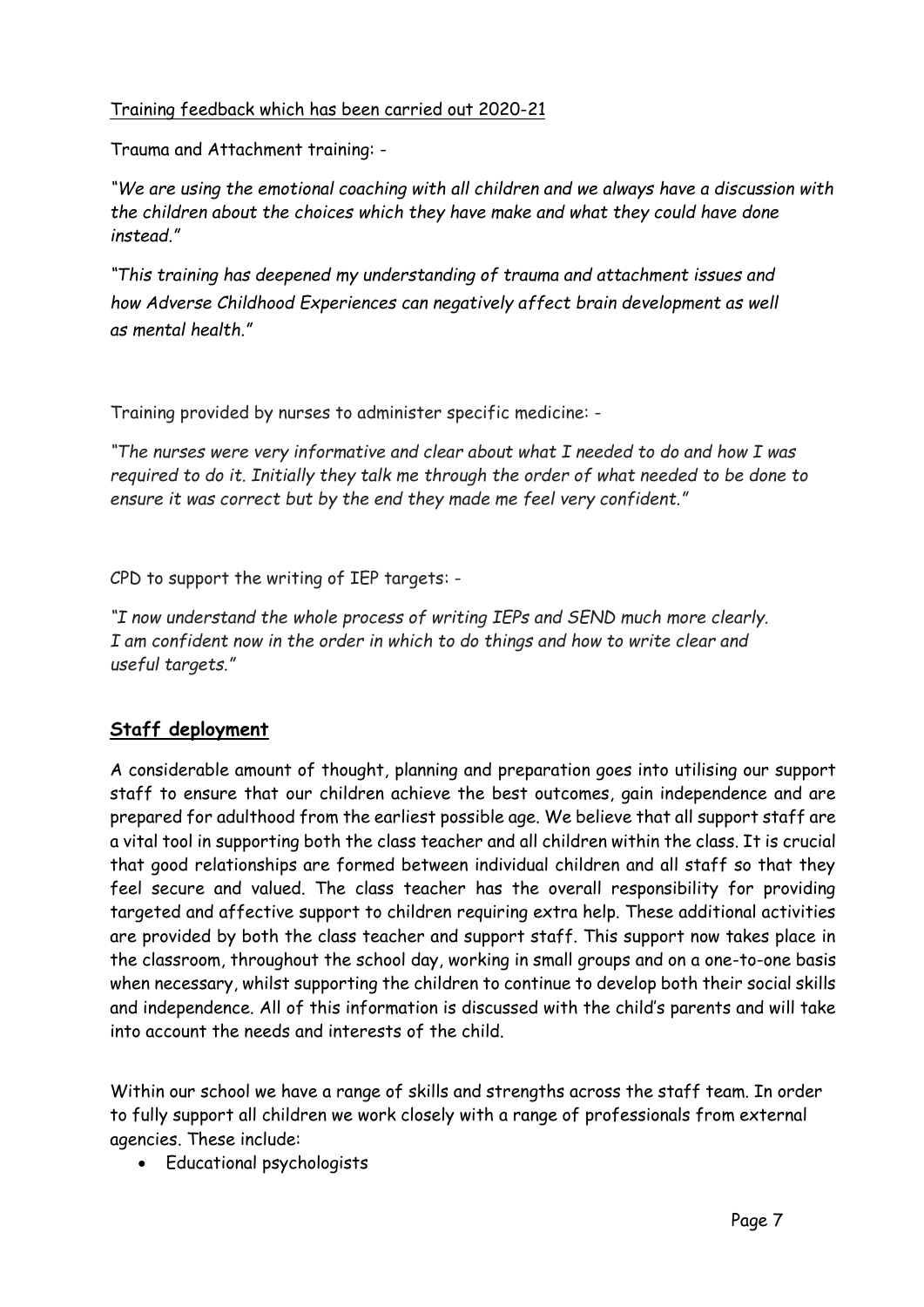- Speech and language therapists (SALT)
- Education preparation unit
- Autism Spectrum Education Team (ASET)
- Primary Behaviour Support
- Child & Adolescent Mental Health Service (CAMHs)
- Educational Welfare Officers (EWO)
- Physical Disability Team
- Occupational Therapy
- Physiotherapy
- School Nurse and Learning Disability Nurse
- St. Luke's Outreach Support
- SEN and Disability Information and Support Service (SENDIASS)

### **Finance**

Our notional SEN Budget this year is £106,149.00 (2020-21) and the expenditure breakdown of that income is as follows:

- Staff CPD
- A range of intervention provision
- Additional TA support in classes
- Purchase of specialist resources for SEND children

A full list of our external partners who we work with can be found in our contribution to the Local Offer. Extending our school approach, we commission using an outcomes-based approach. This enables us to hold our partners and ourselves to account.

### **School Partnerships and Transitions**

Our academic assessment for children and young people with special educational needs is moderated through our cluster of schools and neighbouring partners.

### **Complaints**

Our complaints procedure is clearly detailed in our Complaints Policy available under the Policies Tab of our school website: [http://fluencycontent2-schoolwebsite.netdna](http://fluencycontent2-schoolwebsite.netdna-ssl.com/FileCluster/CastledykeSchool/MainFolder/Policies/Policies-Page/Complaintsdocx.pdf)[ssl.com/FileCluster/CastledykeSchool/MainFolder/Policies/Policies-](http://fluencycontent2-schoolwebsite.netdna-ssl.com/FileCluster/CastledykeSchool/MainFolder/Policies/Policies-Page/Complaintsdocx.pdf)[Page/Complaintsdocx.pdf](http://fluencycontent2-schoolwebsite.netdna-ssl.com/FileCluster/CastledykeSchool/MainFolder/Policies/Policies-Page/Complaintsdocx.pdf)

This year, we have had no complaints.

### **Challenges this year**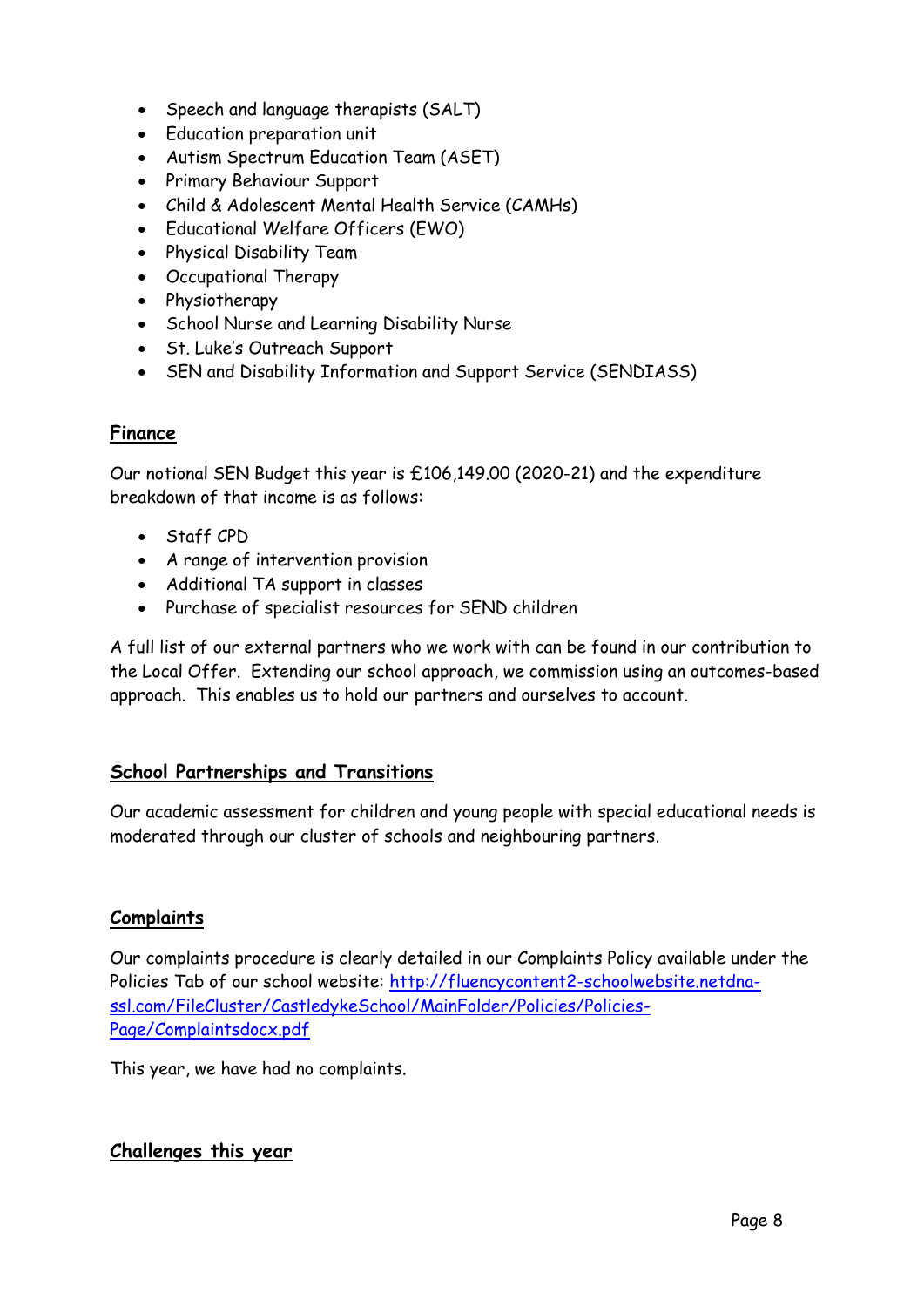Challenges for our school have included:

1. High levels of extreme behaviour for a minority which has demanded a huge amount of resources.

- 2. Changes in staffing due to illness and unforeseen circumstances as well as redundancies.
- 3. Covid-19 pandemic.
- 4. Increase in Social and Emotional difficulties.
- 5. Planning provision with reduced staffing

6. We had to put in significant training to support all staff to improve their knowledge and understanding of SEND.

#### **Further development**

Our strategic plans for developing and enhancing SEN provision in our school next year include:

- 1. Planning provision with reduced staffing.
- 2. Developing Social, Emotional and Mental Health provision.
- 3. Establishing systematic paperwork procedures for the whole school.
- 4. Ensuring staff accountability for SEND pupils.

5. To develop systems for early intervention across the whole school to support all children.

#### **Relevant school policies underpinning this SEND Information Report include:**

- SEND policy
- Behaviour policy
- Medical needs audit/policy
- Anti-bulling policy
- Equal Opportunities policy
- Teaching and Learning policy

#### **Legislative Acts taken into account when compiling this report include:**

- Children & Families Act 2014
- Equality Act 2010
- Mental Capacity Act 2005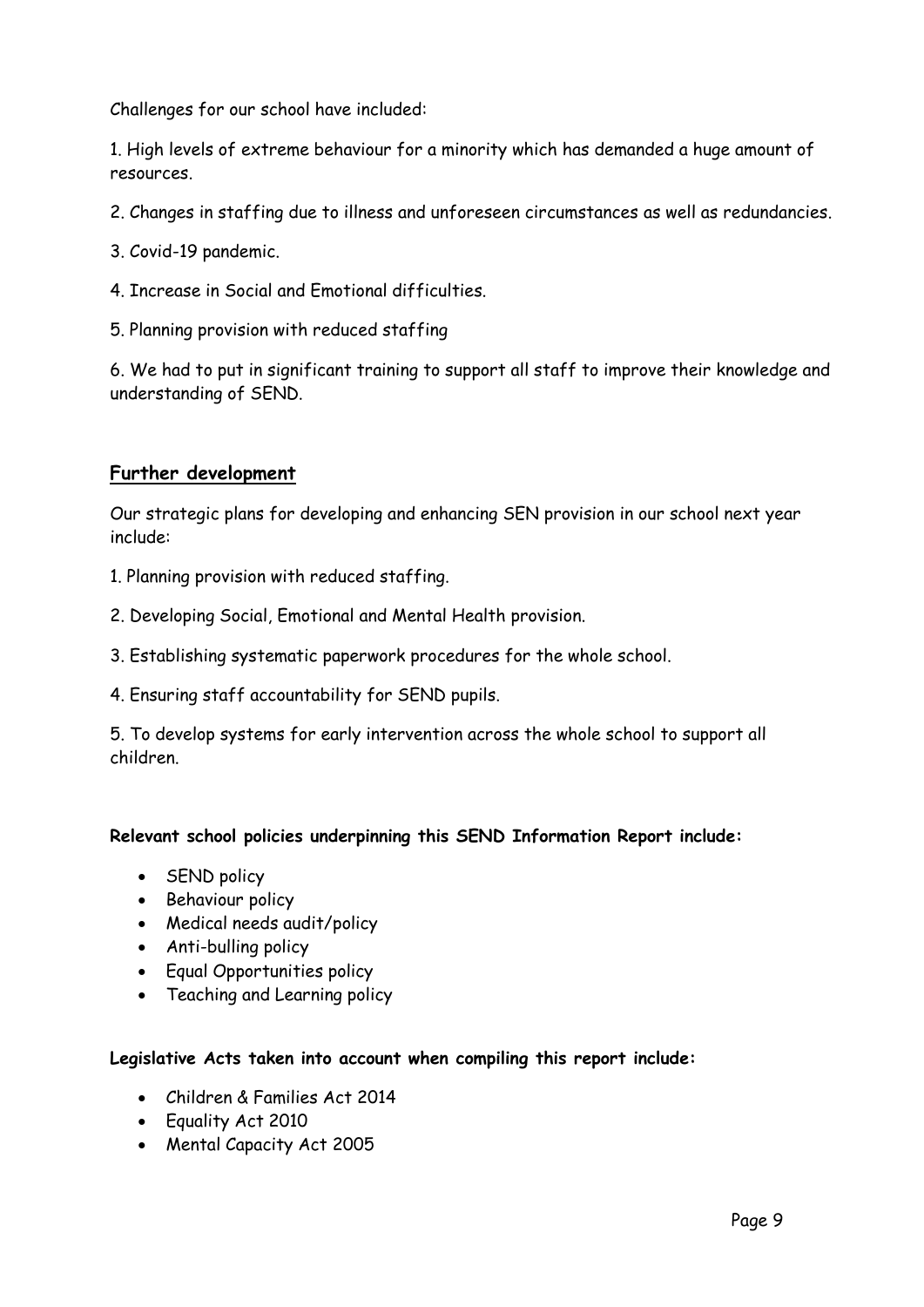**Date presented to/approved by Governing Body:**

#### **Special arrangements in relation to COVID-19.**

Following the closure of schools from the 23rd March 2020 Government guidelines stated:

*Vulnerable children include those who have a social worker and those children and young people up to the age of 25 with education, health and care (EHC) plans.*

*Those with an EHC plan should be risk-assessed by their school in consultation with the local authority (LA) and parents, to decide whether they need to continue to be offered a school or college place in order to meet their needs, or whether they can safely have their needs met at home. This could include, if necessary, carers, therapists or clinicians visiting the home to provide any essential services. Many children and young people with EHC plans can safely remain at home.*

Government guidance now states that all children will be in school. Where remote learning may take place, quality learning will be provided and risk assessment will continue to be updated.

In order to ensure that our pupils with EHC plans are supported we will continue to consult with families with regards to whether or not their child needs to attend school. We have ensured that the expectations for work being done at home are understood and that pupils can access the work being set by school staff. If EHCP children need to work from home weekly check-ins to ensure that pupils' outcomes are kept at the forefront and that their emotional needs are being met. Work set by class teachers takes in to account the needs of the pupils in their classes and is open-ended in nature to allow pupils to engage with and further their own learning.

Parents of SEND pupils may require our support at this time and the messaging facility on Dojo allows for private conversations to be had between staff and parents.

The SENCO can be reached at Castledyke Primary school, Contact: 01652 632455

We envisage that during the summer term of 2022 there will be a more in-depth transition programme for those children who are transitioning to secondary education.